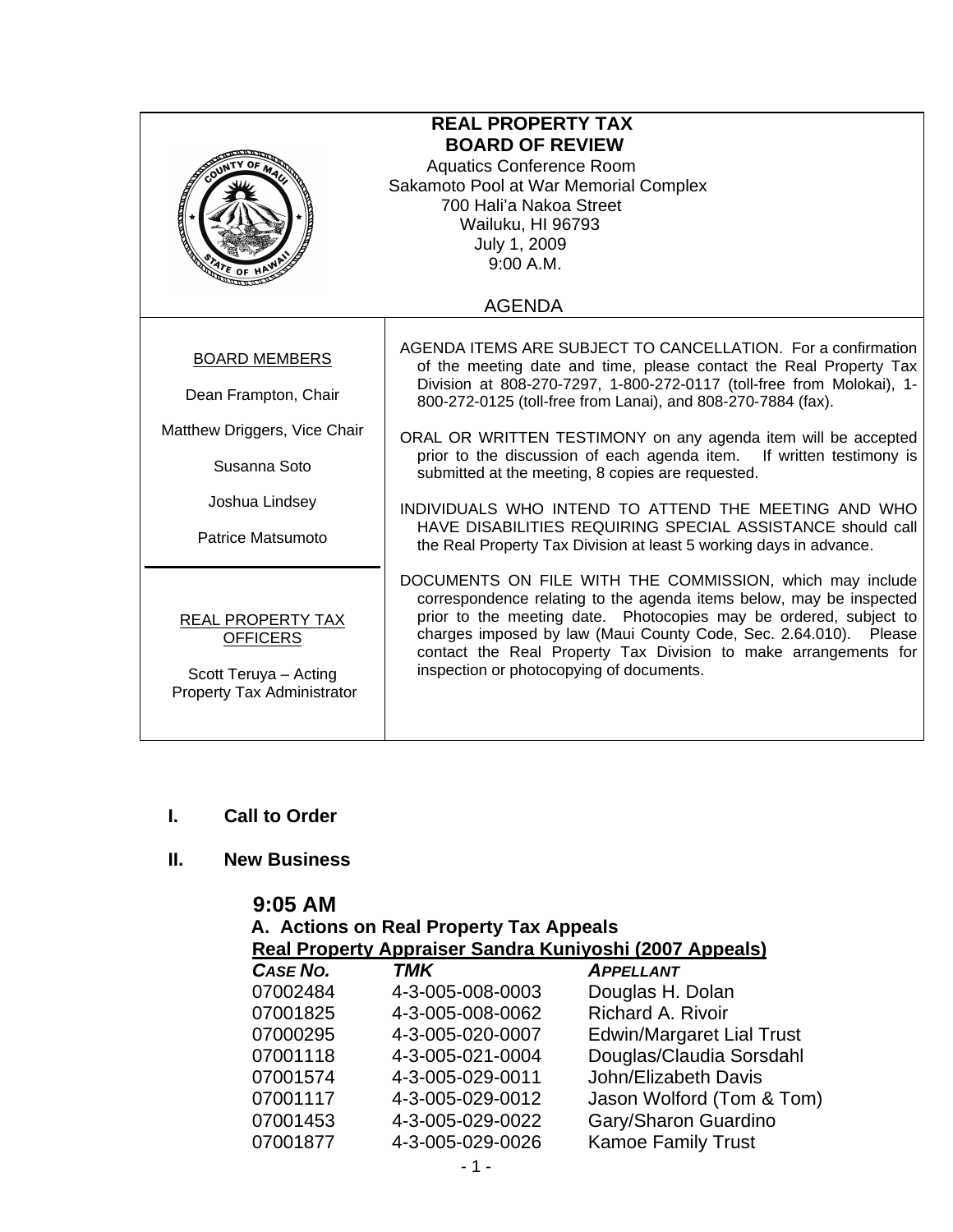# **Real Property Appraiser Sandra Kuniyoshi (2007 Appeals, cont'd)**

| CASE NO. | TMK              | <b>APPELLANT</b>           |
|----------|------------------|----------------------------|
| 07000796 | 4-3-005-029-0034 | OK Corral - Hawaii, LLC    |
| 07001205 | 4-3-005-029-0038 | J. Randolph Brown          |
| 07001443 | 4-3-006-005-0003 | Allyn Lum                  |
| 07004827 | 4-3-006-005-0027 | Christoph/Sandra Weininger |
| 07002198 | 4-3-006-005-0043 | Dan O'Hanlon               |

#### **Real Property Appraiser Joy Makua (2007 Appeals)**

| CASE NO. | <b>TMK</b>       | <b>APPELLANT</b>                   |
|----------|------------------|------------------------------------|
| 07002317 | 3-9-017-037-0000 | Ranjit Sivaprakasam                |
| 07002224 | 3-9-020-007-0000 | Aloha Mansions, LLC (Pitt 3)       |
| 07002224 | 3-9-020-007-0000 | Aloha Mansions, LLC (Pitt 7)       |
| 07001819 | 3-9-045-006-0000 | Edward Wayne (Maui Clothing Co.)   |
| 07001812 | 3-9-045-007-0000 | Edward Wayne (Aloha Plaza)         |
| 07001815 | 3-9-045-010-0000 | Edward Wayne (Kihei Gateway Plaza) |
| 07001820 | 3-9-045-019-0000 | Edward Wayne (South Shore Plaza)   |
| 07002047 | 3-9-016-002-0007 | <b>Richard Cable</b>               |
| 07002060 | 3-9-016-002-0027 | <b>Theresa Avallone</b>            |
| 07001411 | 3-9-016-002-0039 | Al Chiarella                       |
| 07002086 | 3-9-016-002-0053 | Rhonda Hay                         |
| 07001356 | 3-9-016-002-0067 | Alexandre C. Abreu                 |

# **Real Property Appraiser Lewis dela Cruz (2007 Appeals)**

| CASE NO. | <b>TMK</b>       | <b>APPELLANT</b>         |
|----------|------------------|--------------------------|
| 07001253 | 4-4-006-011-0035 | Dorothy De Rosa          |
| 07000267 | 4-4-006-011-0082 | Arthur J. Broder, TR     |
| 07000235 | 4-4-006-011-0091 | Erich/Nancy Rueschenberg |
| 07000891 | 4-4-006-011-0104 | James/Gail Scott         |
| 07002364 | 4-4-006-011-0161 | Paul/Vida Dorroh         |
| 07002038 | 4-4-006-011-0203 | Blanche/Q.E. Hicken      |
| 07002444 | 4-4-006-011-0207 | Wildberger/Eiland        |
| 07000618 | 4-4-006-011-0211 | Ben/Helen Ortega         |

# **Real Property Appraiser Scott Wells (2007 Appeals)**

| CASE NO. | <b>TMK</b>       | <b>APPELLANT</b>             |
|----------|------------------|------------------------------|
| 07000497 | 4-3-006-044-0033 | <b>Jack Vandelaar</b>        |
| 07001246 | 4-3-006-063-0001 | Helen J. Magistad            |
| 07001251 | 4-3-006-063-0005 | <b>Vincent De Rosa</b>       |
| 07000176 | 4-3-008-001-0007 | Don Barnett                  |
| 07000773 | 4-3-008-002-0022 | Myrle/Beth Zeigler           |
| 07003009 | 4-3-008-005-0078 | <b>Richard/Shirley Smith</b> |
| 07000366 | 4-3-008-006-0002 | <b>Robert Wilson</b>         |
| 07001997 | 4-3-008-006-0008 | <b>Sagar Trust</b>           |
| 07003053 | 4-3-009-002-0024 | Greg/Dori Salmon             |